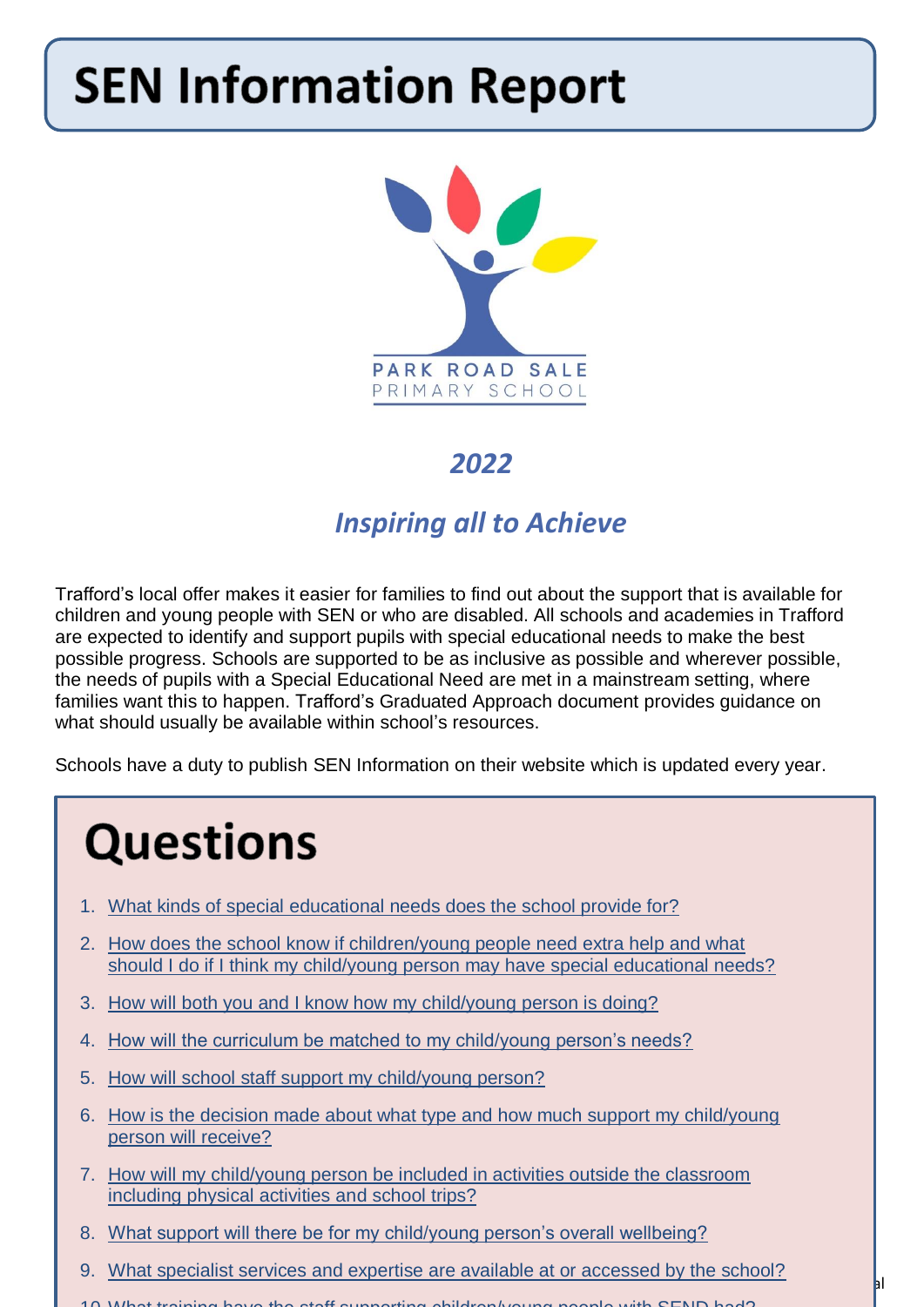#### <span id="page-1-0"></span>**1. What kinds of special educational needs does the school provide for?**

At Park Road Sale Primary School we have an inclusive ethos. We strive to nurture and support every individual child to achieve their best. Our inclusive community encourages children to enjoy learning, have fun, be happy, be respectful and care for one another in a safe and supportive environment.

At Park Road Sale all our staff will have due regard for the Special Needs Code of Practice when carrying out duties towards all pupils with special educational needs and/or disabilities, and ensure that parents are notified when SEN provision is being made for their child. Provision is available for all 4 areas of need outlined in the SEND Code of Practice

#### **Communication and Interaction**

The school provides support for pupils with speech, language and communication needs (SLCN). This includes children with ASD, including Asperger's Syndrome and Autism.

## **Cognition and Learning**

The school provides provision for pupils with learning difficulties that impact on their ability to learn at the same pace as their peers, even with appropriate differentiation. We also provide support for children with Specific Learning Difficulties (SpLD), which may affect one or more specific aspects of learning. This encompasses a range of conditions such as dyslexia, dyscalculia and dyspraxia.

## **Social Emotional and Mental Health**

At Park Road we support pupils who may at some point in their time at our school experience a wide range of social and emotional difficulties which manifest themselves in many ways. These may include becoming withdrawn or isolated, as well as displaying challenging, disruptive or disturbing behaviour.

## **Sensory and/or Physical**

The school is able to provide provision for pupils who require special educational provision because they have a disability which prevents or hinders them from making use of educational facilities without appropriate adjustment or support. The school work alongside Trafford's SENAS and other health care professionals to ensure that the appropriate support, resources and reasonable adjustments are made. Sensory needs provided for include visual impairment (VI) and hearing impairment (HI).

Children with medical conditions will have individual healthcare plans which specify the type and level of support required to meet their medical needs.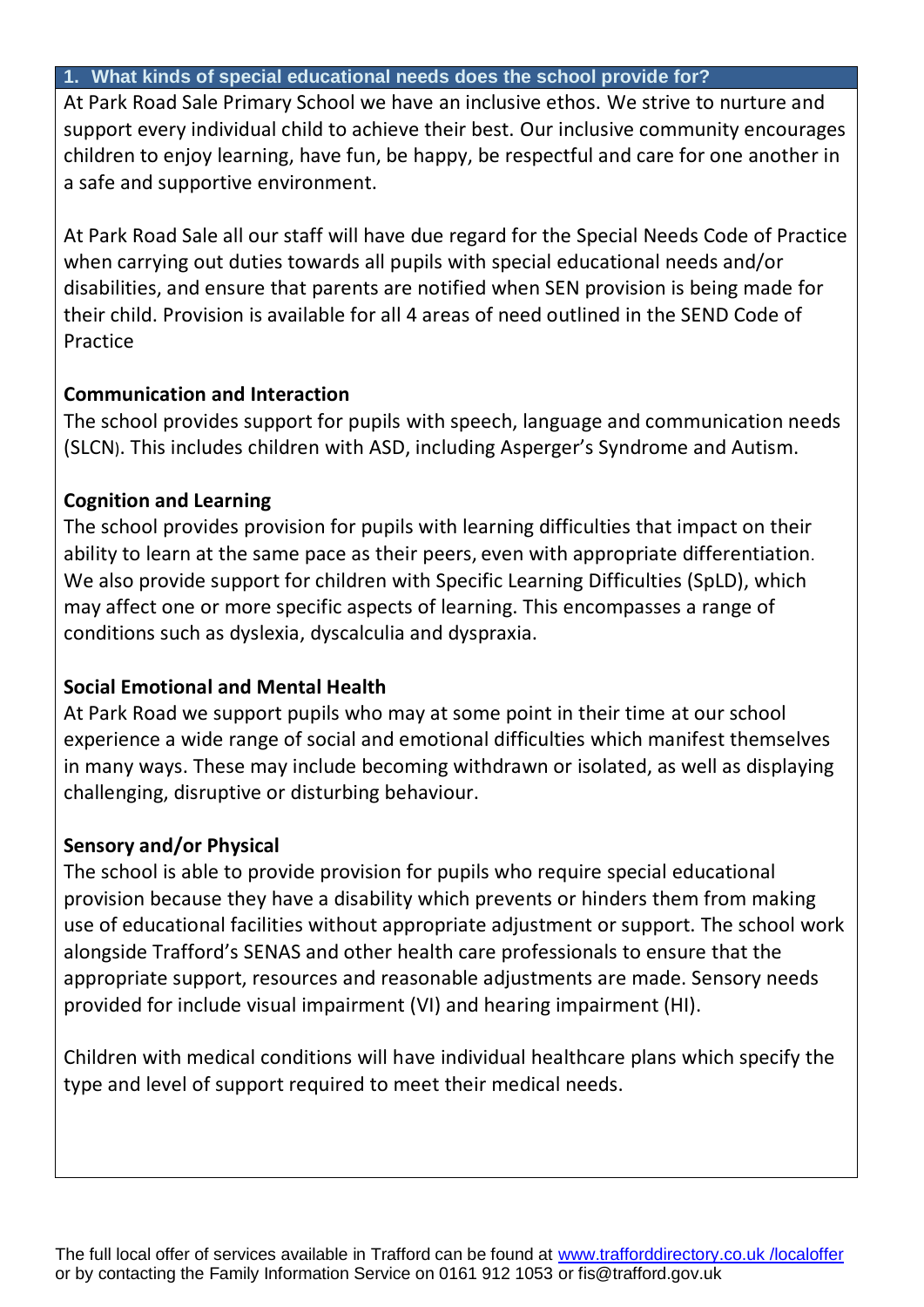#### <span id="page-2-0"></span>**2. How does the school know if children/ young people need extra help and what should I do if I think my child/young person may have special educational needs?**

At Park Road Sale children are identified as having SEND through a variety of ways including the following:

- Information from the previous school attended or Early Years Setting
- Liaison with the child's health visitor on entry to nursery
- Information collected on entry into foundation stage from parents and previous settings
- Information gathered as part of the transition between key stages
- Child identified through the school's assessment system as performing below age expected levels
- Concerns raised by parents
- Concerns raised by class teachers and teaching assistants or other adults involved with the child
- Information gathered by other professionals such as the Educational Psychologist or school nurse.
- A health diagnosis through a paediatrician
- Information gathered from assessments carried out by the SENCO

Early identification of pupils with a special educational need is very important and is a priority at our school. We have an open door policy at our school and if parents or carers have concerns about their child we encourage them to discuss these concerns with the class teacher. The class teacher will raise these concerns with the Special Educational Needs Co-ordinator (SENCO)

At Park Road Sale, the progress of all children is carefully tracked and monitored by both the teaching staff and the Senior Leadership Team (SLT). Those children that are not quite making the progress expected will be given appropriate support or intervention and will have their needs addressed, through differentiated teaching and support from the class teacher and teaching assistants.

<span id="page-2-1"></span>**3. How will both you and I know how my child/young person is doing?**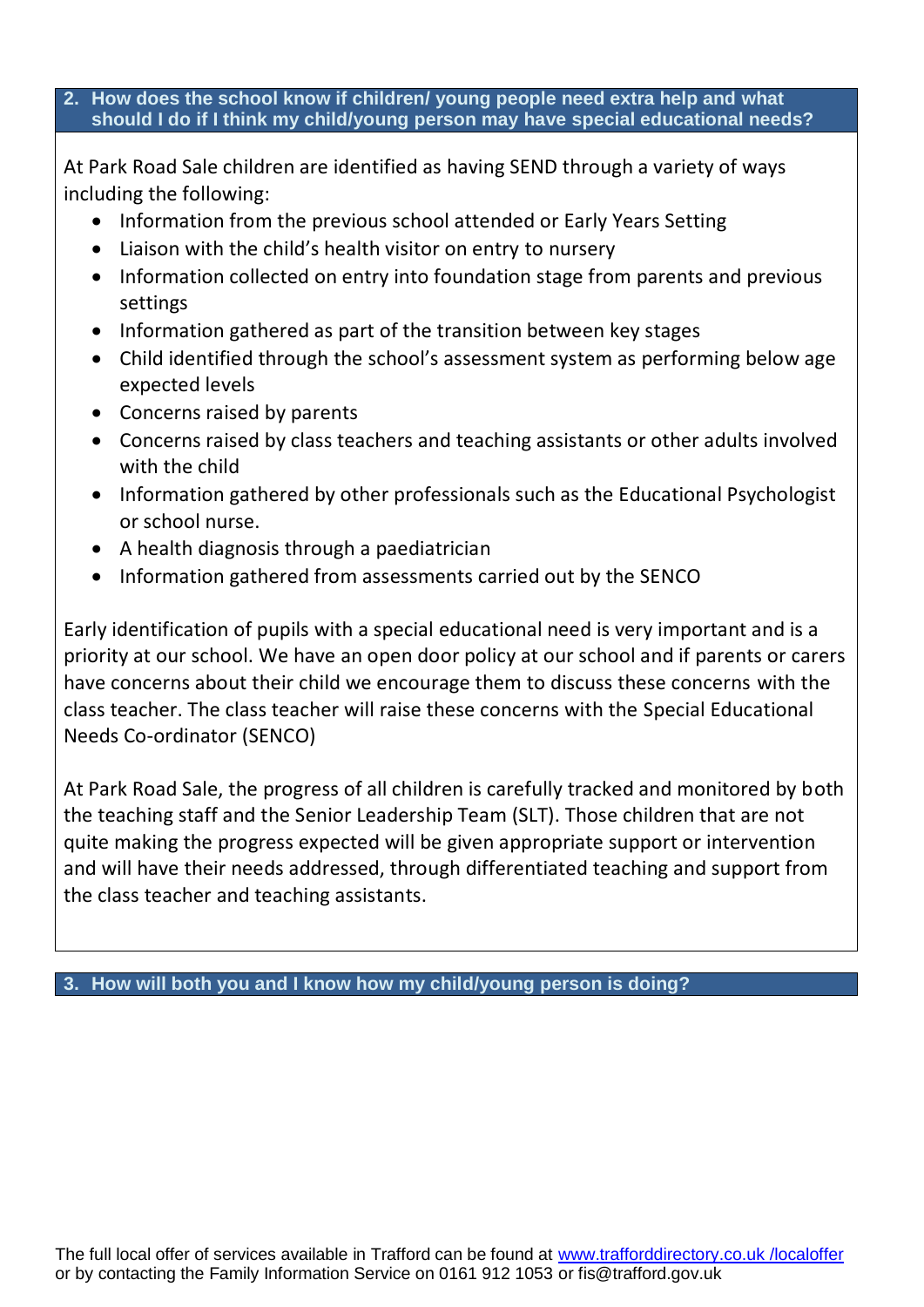At Park Road Sale we believe that a good relationship between parents and school is vital in order to ensure children fulfil their potential and are happy at school. We offer an open door policy where you are welcome anytime to make an appointment to meet with the class teacher or SENCO and discuss your child's progress.

We hold parents' evenings each term and an annual report on your child's progress is sent out at the end of the academic year. There is opportunity to discuss this report at the final parents' evening.

If your child has an Educational Health Care Plan (EHC) a formal meeting will take place annually to discuss your child's progress and a report will be produced.

Children receiving extra support will follow an intervention plan produced by the class teacher with targets which are reviewed regularly and shared with parents.

Assessment and monitoring of all children is continually taking place to ensure that there are no barriers to learning and that progress is being made. Your child's progress in learning is measured against national age related expectations.

#### <span id="page-3-0"></span>**4. How will the curriculum be matched to my child/young person's needs?**

Teachers consider the needs of all children when planning teaching and learning. Assessment is used to ensure that work is carefully matched to a pupil's level and takes into account individual needs and leaning styles. Children will experience different types of grouping for different subjects and these match the particular needs of the pupils. We have high expectations for every pupil and work is differentiated so as to ensure all children have the opportunity to meet their full potential.

<span id="page-3-1"></span>**5. How will school staff support my child/young person?**

Each class teacher regularly monitors and assesses all the children in their class. Lessons are differentiated to meet the needs of all the pupils. Practical equipment and learning aids are used to support children with their learning. Each class teacher plans, assesses and reviews interventions. Intervention plans are monitored regularly by the SENCO.

All our teachers receive training in the different areas of SEN. We have annual training sessions in dyslexia awareness and we consider our classrooms to be dyslexia friendly.

Opportunity is provided in one our staff meetings at the beginning of the academic year for staff to pass up information about children they have taught to the next teacher. Children with additional needs have pen portraits which provides information to the class teacher about the child and the provision that child needs.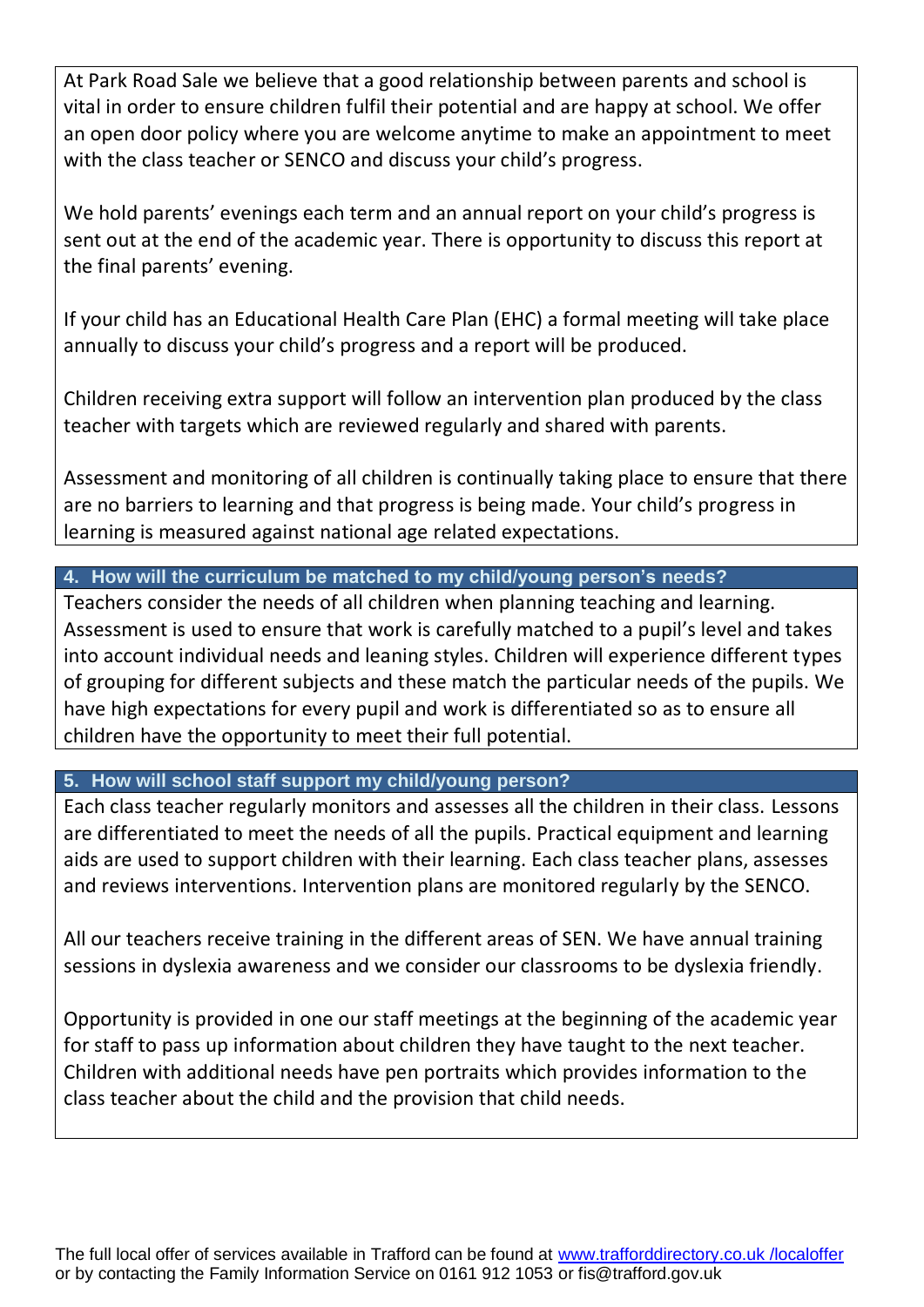The SENCO monitors and reviews the provision for pupils with SEN throughout the school. She also liaises with the Head teacher, outside agencies, teachers, Governors and parents.

The school has an appointed Governor with responsibility for SEN. It is the role of this Governor alongside the Head teacher and SENCO to ensure that suitable procedures are in place and that provision of a high standard is made for SEN pupils.

#### <span id="page-4-0"></span>**6. How is the decision made about what type and how much support my child/young person will receive?**

It is the responsibility of the class teacher to implement, monitor and review programmes of work for pupils experiencing difficulties in their class and manage the work of the teaching assistants. The 'Graduated Approach' document which can be found on the local offer is used by teachers as a guide and should be referred to by teachers when making decisions about the support a child needs. At Park Road Sale we feel that parents are a vital part of the discussion process and meetings will be held regularly to discuss the progress of their child and the interventions being implemented. It is the role of the SENCO to offer advice and support and make the necessary referrals to the outside agencies.

At Park Road Sale we follow the: **Assess, Plan, Do, Review Cycle.**

#### **Assess**

Your child's difficulties are assessed so that the right support can be given. This should include, for example, asking you what you think, talking to professionals who work with your child and looking at records and other information.

This is reviewed regularly so that the support provided continues to meet your child's needs

Sometimes advice or a further assessment is needed from someone like an Educational Psychologist or Speech and Language therapist.

#### **Plan**

At this stage a decision will be made about what additional provision is required. The teacher and SENCO should agree in consultation with the parents and the pupil the adjustments, interventions and support to be put in place, as well as the expected impact on progress, along with a clear date for review.

All teachers and support staff who work with the pupil should be made aware of their needs, the outcome sought, the support provided and any teaching strategies or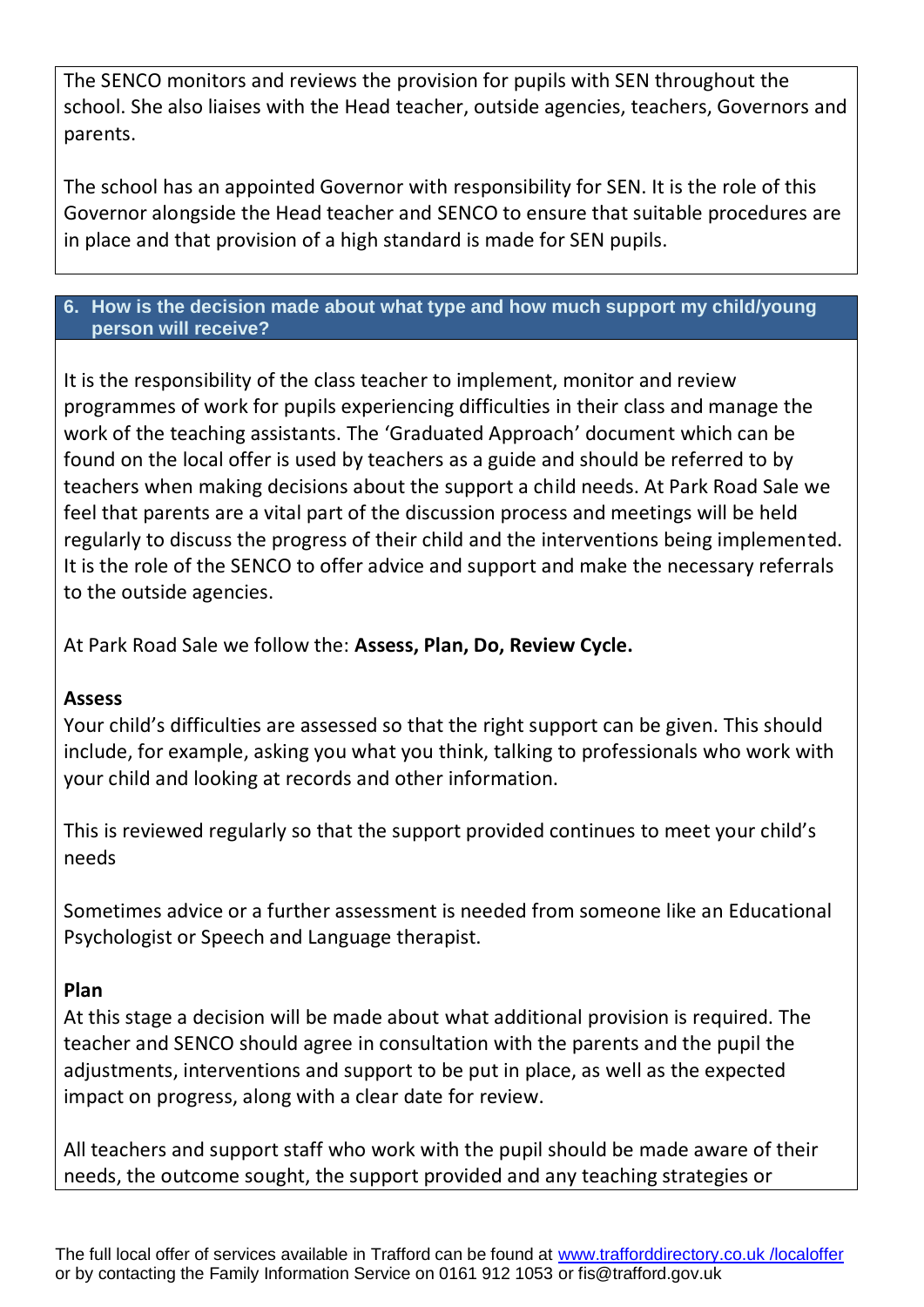approaches that are required. This will also be recorded on a provision map. Parents will be informed and are encouraged to be part of the process.

# **Do**

The school will put the planned support into place. The teacher remains responsible for working with your child on a daily basis, but the SENCO and any support staff or specialist teaching staff involved in providing support, should work closely to track your child's progress and check that the support is being effective.

#### **Review**

The support your child receives should be reviewed at the time agreed in the plan. You can then decide together if the support is having a positive impact, whether the outcomes have been, or are being, achieved and if or how any changes should be made.

#### <span id="page-5-0"></span>**7. How will my child/young person be included in activities outside the classroom including physical activities and school trips?**

Park Road Sale is an 'inclusive school'. We believe that all pupils should be able to access all extra curriculum activities, including school trips. The school offers a range of lunchtime and after school clubs which are open to all pupils. Where a child has needs, adaptations may be necessary but would be made with parent and pupil involvement. Risk assessments are undertaken to ensure that activities outside the classroom and school trips are suitable and safe for all pupils. Where a child has specific needs, additional measures are put into place to enable them to participate as fully as possible.

## <span id="page-5-1"></span>**8. What support will there be for my child/young person's overall wellbeing?**

The social, emotional and physical wellbeing of pupils is important to all members of staff at our school. Our Head teacher has overall responsibility for safeguarding and all our teachers have taken part in safeguarding training. Safeguarding training takes place annually.

We address the social and emotional aspects of children's learning through PSHE lessons. Children with specific needs often have targets related to social and emotional wellbeing as part of their support plans. Some of our support staff have received training and can lead interventions such as Lego Therapy and Play Therapy.

Individual Health Care Plans are written for children who have medical issues. This plan details exactly what care a child needs in school, how it should be administered and when. It also details the procedures that should be followed in an emergency. Medicines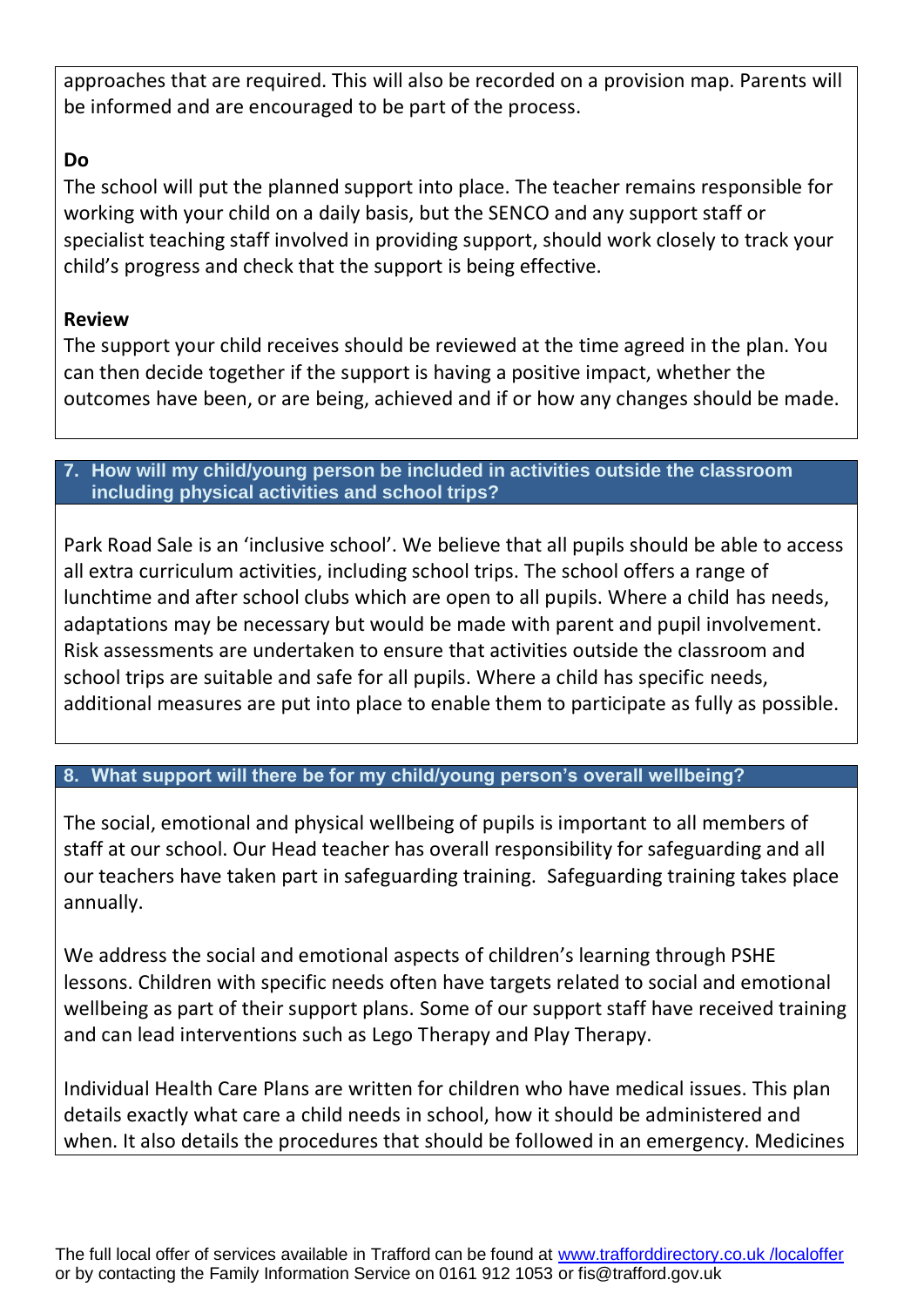are administered in accordance with our school policy. Our teachers and teaching assistants have undertaken paediatric first aid training.

Park Road Sale has a behaviour policy which is designed to promote positive behaviour and is followed by all our staff.

#### <span id="page-6-0"></span>**9. What specialist services and expertise are available at or accessed by the school?**

Our School SENCO, Emma Chadwick, has over 20 years of experience in this role and is a Specialist Leader in Education. We also have a Deputy SENCO, Robert Calderbank, who is currently developing his knowledge and skills in this area so that he can support Emma Chadwick in her role.

The school has a team of experienced teaching assistants who support children throughout the school. Three of our teaching assistants are Higher Level Teaching Assistants (HTLAs). Our teaching assistants have attended a range of courses and lead interventions in areas such as social communication, Lego therapy and play therapy.

The school has links with outside agencies that can be accessed to offer advice and support when necessary. These agencies include:

- Trafford's SEN Advisory Service
- Speech and Language Therapy
- Trafford's Educational Psychology Service
- School Nurse
- CAMHS
- **•** Trafford Sunrise
- Occupational Therapy Service
- Longford Park Outreach Service
- Trafford Sensory Impairment Support Service
- Trafford Parents and Young People's Partnership Service

<span id="page-6-1"></span>**10.What training have the staff supporting children/young people with SEND had?**

The school SENCOs regularly accesses training sessions and attends termly Trafford SENCO forums, cluster meetings and training sessions led by the TTSA, to keep up-todate with changes.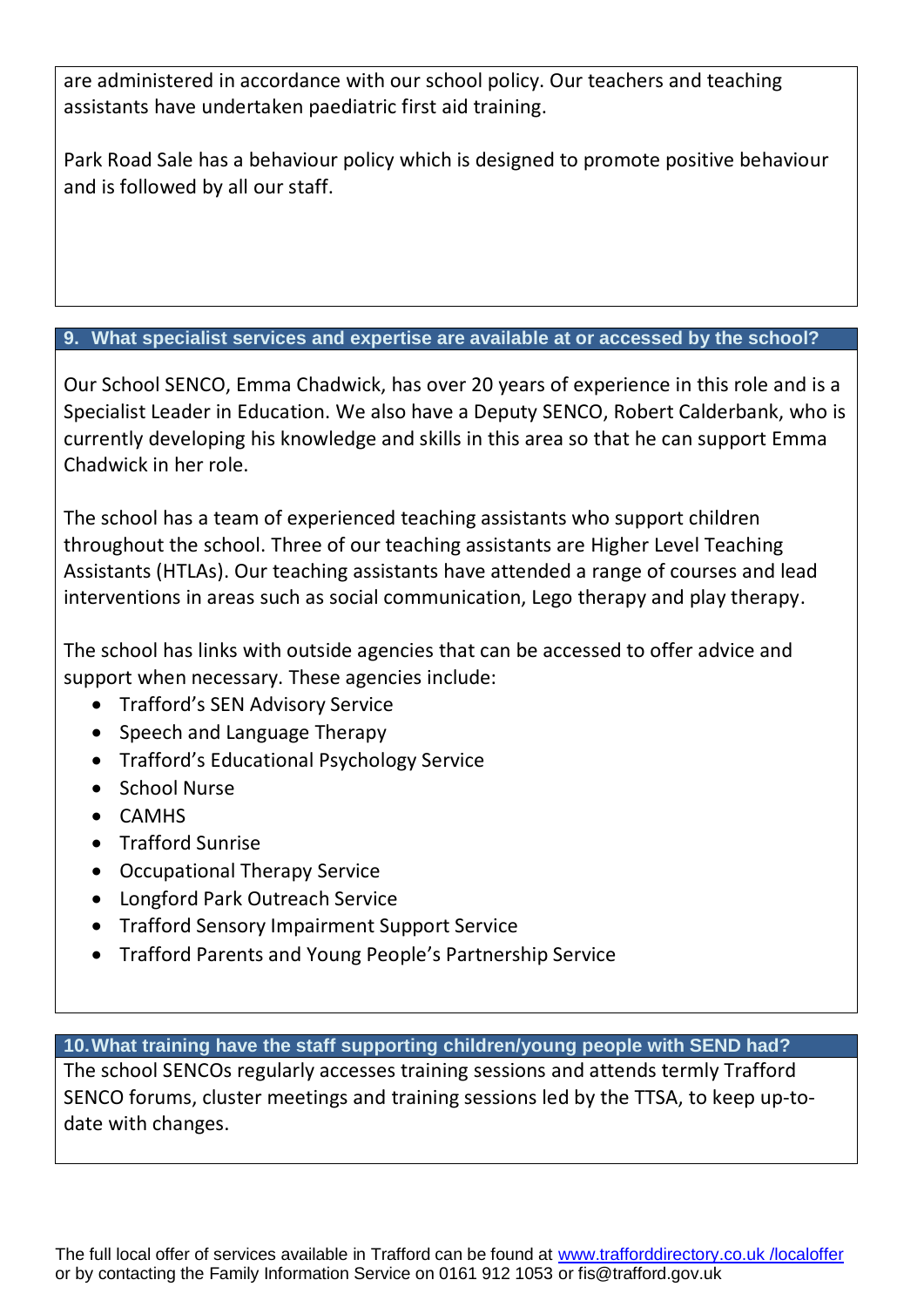Staff training in SEN is co-ordinated and delivered by the school's SENCOs. Where possible teachers and teachings assistants attend training relevant to the specific needs of children within our school. Over the last few years our teachers and teaching assistants have received training in dyslexia awareness, autism, speech and language and wellbeing.

#### **11.How accessible is the school environment?**

Park Road Sale is a single storey building and is accessible by wheelchair. The classroom doors are wide enough to allow wheelchair access. We have a disabled toilet.

If a child is due to start at Park Road Sale and has a disability which may restrict their access to the school environment it is important that parents or carers contact school prior to starting so that we can review the school's accessibility in light of their needs. It is important that we carry out risk assessments with the site manager to ensure the individual's needs are met. The school has an accessibility plan and reasonable adjustments will be made when necessary to make our school environment accessible to all children and staff.

#### **12.How are parents and young people themselves involved in the school?**

We have a home school agreement which we ask parents to sign when their child joins our school. This explains clearly how we will work together. Parents are encouraged to support their children with home reading and homework. We run parent workshops in numeracy, Literacy and phonics so that parents can more confidently support their children at home. Parents are invited to attend special assemblies, class exhibitions and events throughout the year. We have parents' evenings each term when parents have the opportunity to discuss their child's progress. Pupil and parent surveys are used to gather information about different aspects of school life. We have a learning platform which parent/carers and children have access to. Each class has their own section which provides information about the things the children are learning in class. We also have a website and a school app which provide information about the school. Parents can also support the school by joining 'Friends of Park Road' which is a group of parents that meet regularly and plan events such as school discos, cake sales and festivals to raise money for the school.

#### **13.Who can I contact for further information?**

Our school operates an 'open door' policy and parents and carers are welcome to make an appointment to speak to a member of staff. If you have any concerns regarding your child, the first point of contact should be the class teacher. A meeting with the school SENCO can be arranged to discuss concerns. Appointments can also be made with the Head teacher, Mrs Walmsley, through the school office.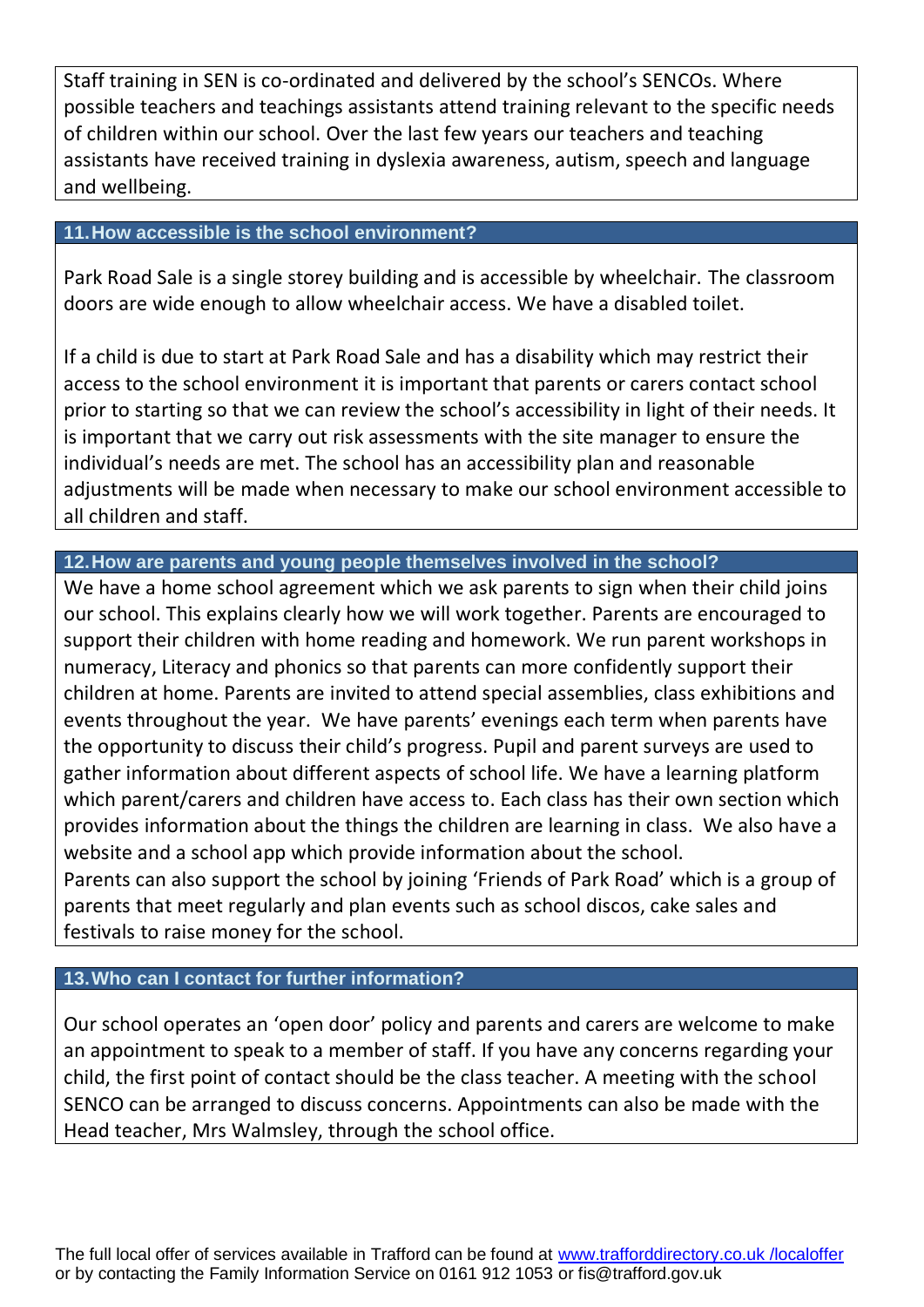#### **14.How will the school prepare and support my child/young person to join the school, transfer to a new school or the next stage of education and life?**

At Park Road Sale, we hold 'Open Days' when prospective parents are given a tour of the school. Currently, due to COVID restrictions these group tours have not been held and parents have been provided with a virtual tour which can be found on our website.

Once a child has been allocated a place at the school we provide further opportunities for them to look around the school. Parents are also invited to an 'Intake Evening'. There is opportunity at the meeting to meet the SLT team, including the SENCOs and the child's future class teacher. Parents also have the chance to visit the classroom and have a look around. The foundation stage teachers also visit the children at their current nursery settings. At the end of the summer the children have opportunity to visit their new classroom and spend time with their new teachers.

When a child begins school, parents and children are made aware of the home school agreement. This explains clearly what is expected from school and home.

For children with a special educational need or a disability, we encourage more than one visit so that the child can become familiar with their new environment. We also visit the pupil in their current setting and liaise with teachers who have supported the child.

Children throughout the school are given the opportunity to spend a morning in their new class with their future teachers, in the summer term. For children with additional needs we provide extra opportunities for them to meet their new teachers and become familiar with their new classroom.

When a child moves to another school all records are sent securely to the new school and the SENCO will liaise with the SENCO from the new school.

The school has developed good links with the local secondary schools. If a child has an EHC plan an 'Annual Review' meeting will be held in the autumn term of their final year at our school. Teachers from the secondary school the child's parents have selected will be invited to the meeting to discuss the progress and future needs of the child. At this meeting a plan will be made to support the smooth transition at the end of the year. At the end of the year all records will be passed securely to the secondary school.

#### **15.What other support is available?**

**SENDIASS**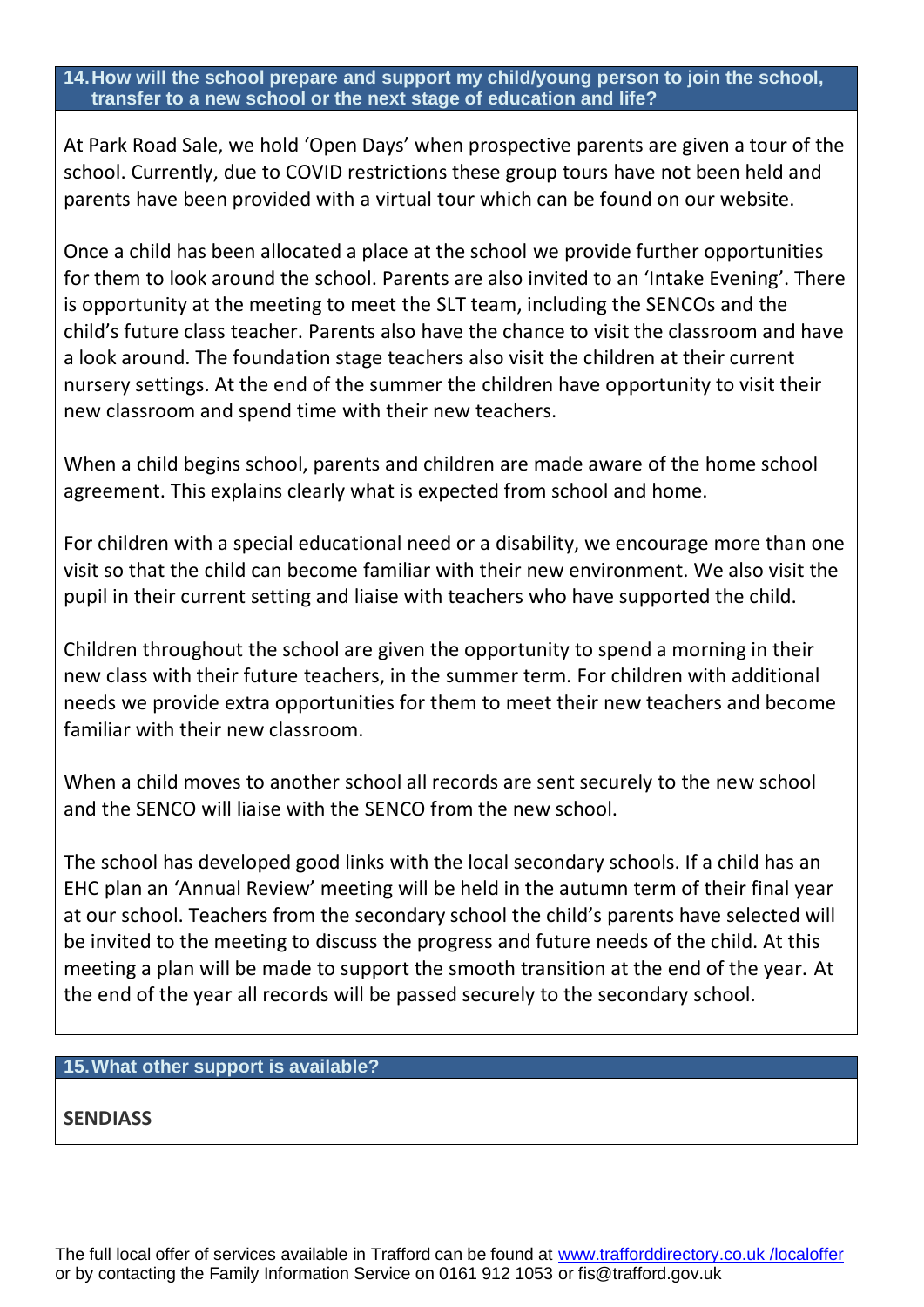Trafford Special Educational Needs and Disability Information and Support Service (SENDIASS) is a service for parents, carers and young people that needs help or information, including advice about Education, Health and Care Plans (EHCP).

#### **Address** :

4<sup>th</sup> Floor Sale Waterside Waterside Plaza Sale M33 7ZF

**Phone:** 0161 912 3150

**Email:** [sendiass@trafford.gov.uk](mailto:sendiass@trafford.gov.uk)

**Facebook:** <https://www.facebook.com/TraffordSENDIASS/>

**Website:** [Trafford SENDIASS website](https://sendiass.trafford.gov.uk/)

 **Twitter:** <https://twitter.com/TraffordSENDIAS>

#### **Trafford Parents Forum**

Trafford Parents Forum is a forum of Trafford parents supporting other Trafford parents who have children and young people with SEN and Disability.

#### **Address:**

Ground Floor Oakland House Talbot Road Old Trafford M16 0PQ

**E-mail:** [hello@traffordparentsforum.org](mailto:hello@traffordparentsforum.org)

**Website:** [https://traffordparentsforum.org](https://traffordparentsforum.org/)

**Twitter: @TrafParentForum**

**Stronger Together Empowering Parents (STEP) are a new team in the Trafford Parents Forum**